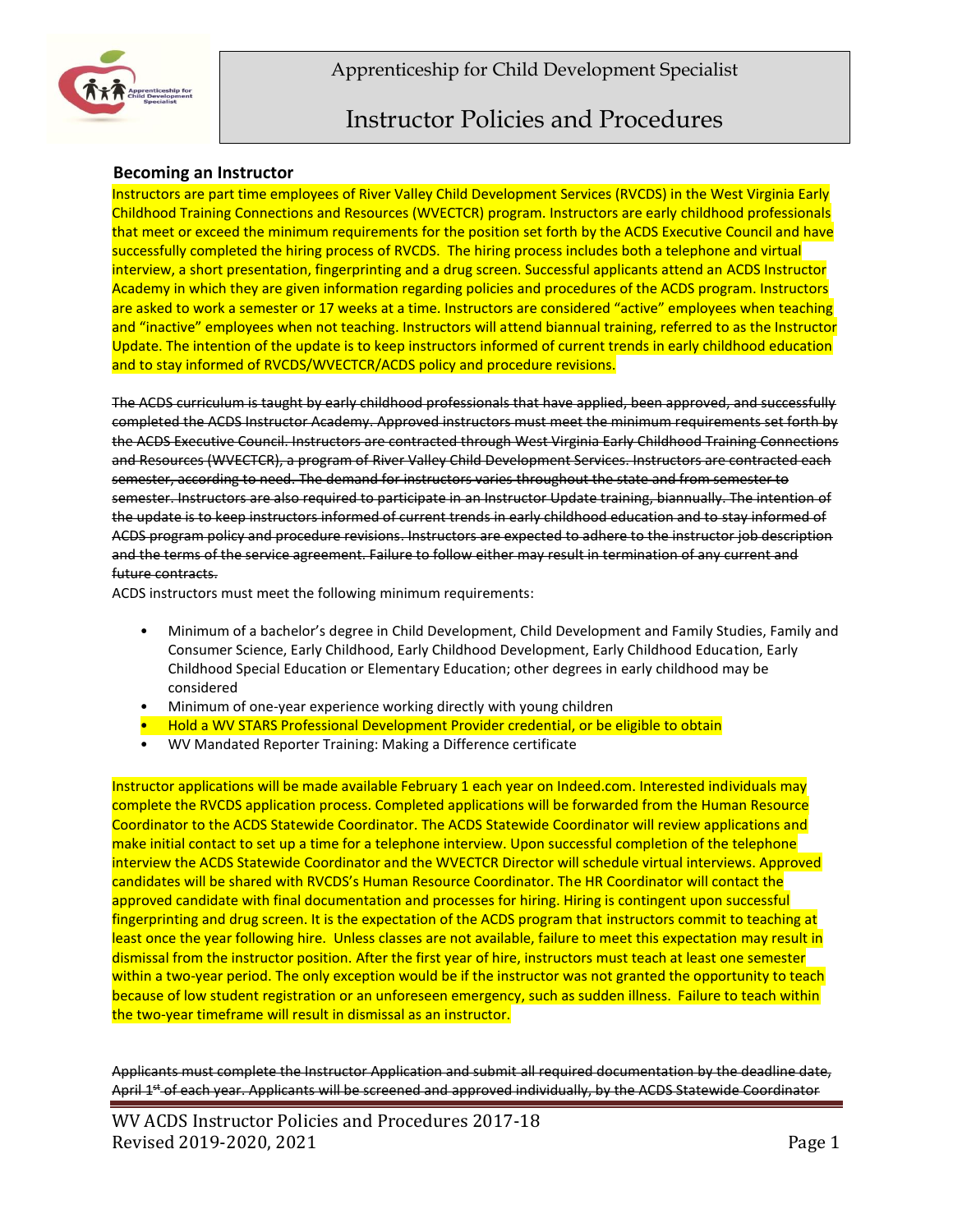and/or the ACDS State Executive Council. The ACDS Statewide Coordinator will review applications and make initial contact to set up a time for a telephone interview. The final decision for approving applicants will come from the ACDS Executive Council. Applicants will be informed of their acceptance into the Instructor Academy by May 15<sup>th</sup> of each year. A minimum of two Instructor Academies are held throughout the state. It is the responsibility of the individual to attend the academy that is most conveniently located for him or her. It is the expectation of the ACDS program that successful completers of the Instructor's Academy commit to teaching a minimum of twice within two years of completing the academy. Unless classes are not available, failure to meet this expectation will result in the instructor having to reapply and retake the Instructor Academy in order to maintain an active ACDS Instructor Status.

### **Instructor Academy**

As previously mentioned, newly hired instructors will attend the Instructor Academy. This training may be inperson or virtual. The decision on the format of the training will be made based upon the number of hires, their location, and the ACDS budget. The Instructor Academy will take place before the next semester. The academy is a training that targets specific information that is needed to assist instructors with teaching the ACDS Curriculum. Participants will learn about the structure of the ACDS program, the role of instructors, and tips for successful facilitation of the coursework. During the academy participants will be given the opportunity to explore the curriculum and ask questions that will assist them with feeling confident and comfortable in their role as instructors.

The academy is a training that targets specific information that is needed to assist instructors with teaching the ACDS Curriculum. Participants will learn about the structure of the ACDS program, the role of instructors, and tips for successful facilitation of the coursework. During the academy participants will be given the opportunity to explore the curriculum and ask questions that will assist them with feeling confident and comfortable in their role as ACDS Instructors.To successfully complete the Academy participants must display the ability to facilitate the ACDS Curriculum with a high level of understanding and comfort. Participants must also adequately complete the required assignments and return them to the ACDS Statewide Coordinator before or by the deadline date. Participants will be notified of their approval or denial to teach the ACDS Curriculum within one month after submitting the final assignments/documents.

#### **Instructor Update**

Instructor updates are training sessions in which instructors are provided with information to help them be successful facilitators of the ACDS Curriculum. The updates can take place in-person or virtually. Information discussed and distributed at the updates is intended to keep instructors current on changes and/or revisions that may occur to RVCDS/WVECTCR/ACDS policies and procedures and to assist instructors on remaining current on developments in early childhood education. If unable to attend an update, an instructor may request a one-year extension in writing to the ACDS Statewide Coordinator. It is at the discretion of the ACDS Statewide Coordinator to grant or deny the request. If an instructor allows their ACDS Instructor Certification to expire, he or she has the option to attend the next Instructor Academy or teach with the guidance of another instructor that will serve as a mentor for one semester. This mentoring plan must be submitted in writing by the instructor desiring to renew his or her certification to the ACDS Statewide Coordinator. The ACDS Statewide Coordinator will either approve or deny the request.

The updates are scheduled each year and take place at locations throughout the state. Instructors are required to attend the update biannually. Instructors must teach at least one semester during their two years of eligibility. The only exception would be if the instructor was not granted the opportunity to teach because of low interest or unforeseen emergency, such as sudden illness. Failure to teach within the two-year timeframe will make the instructor ineligible for renewal via an update. Information discussed and distributed at the updates is intended to keep instructors current on changes and/or revisions that may occur to ACDS policies and procedures and to assist instructors on remaining current on developments in early childhood education. If unable to attend an update, an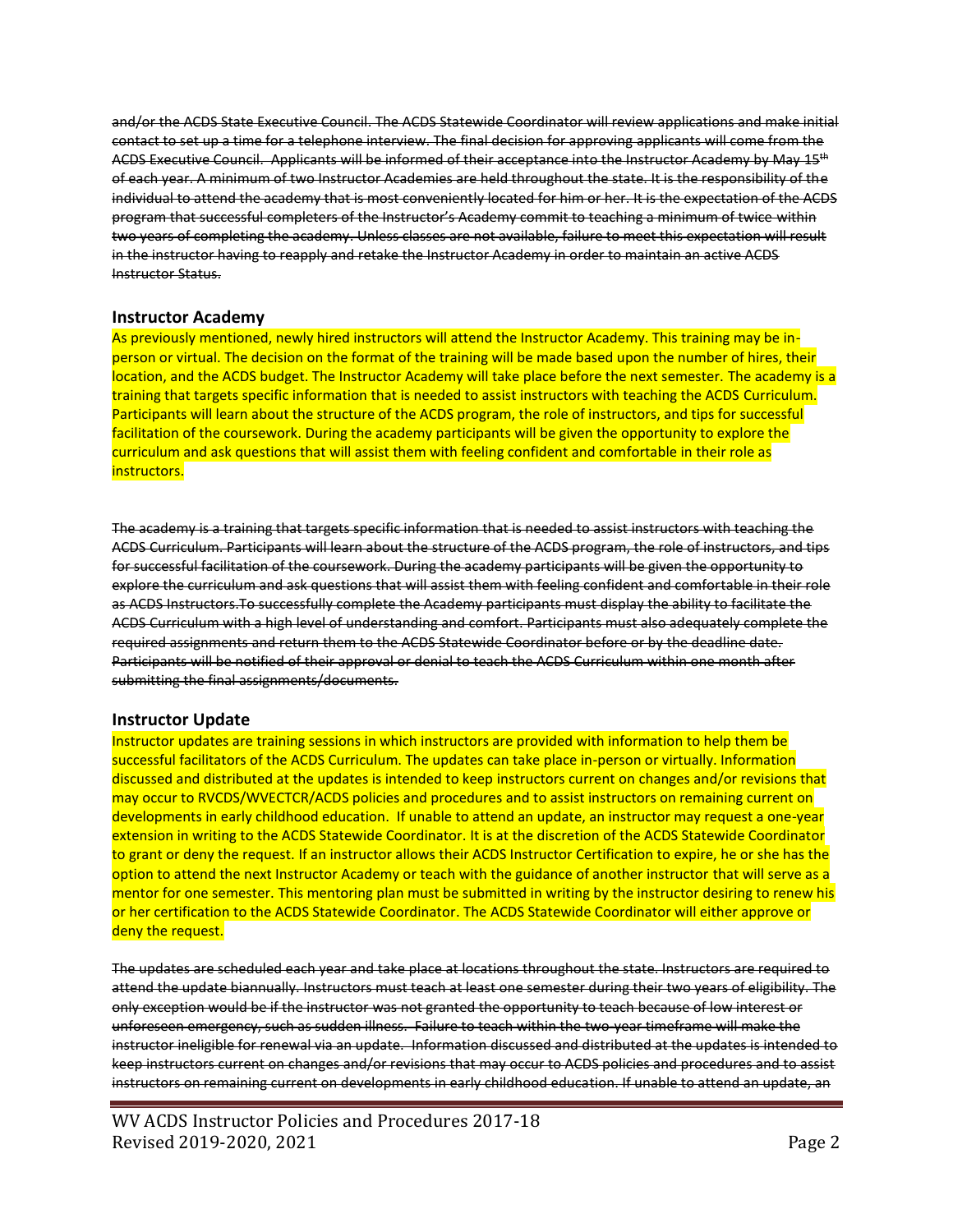instructor may request a one-year extension in writing to the ACDS Statewide Coordinator. The request will be submitted to the State Executive Council for approval. Subsequent extensions will not be granted. If an instructor allows their ACDS Instructor Certification to expire, he or she has the option to attend the next Instructor Academy or teach with the guidance of an ACDS Certified Instructor that will serve as a mentor for one semester. This mentoring plan must be submitted in writing by the instructor desiring to renew his or her certification to the ACDS Statewide Coordinator and will be reviewed for approval by the ACDS Executive Council.

## **Getting Started**

Instructors are selected to teach by local council representatives and approved by the ACDS Statewide Coordinator. Instructors will need to submit a syllabus the week prior to class starting. The instructor's direct supervisor mut be informed of any changes to this schedule. Instructors will also submit their WV STARS Professional Development Provider or Entity Approved Instructor Credential when first becoming an instructor and upon renewal every two years.

Instructors will receive laptops, projectors, printed materials and other items to complete required job duties. All provided materials are property of RVCDS and should only be used in conjunction with teaching ACDS classes. When not actively teaching, all materials will be returned to the ACDS program.

## **Travel**

ACDS instructors may do some traveling, such as for site visits and ACDS professional development. Instructors will be reimbursed for travel according to RVCDS's policies and procedures. Instructors will submit any travel on a monthly basis to their direct supervisor. They will use the designated travel summary report available on the RVCDS website, [www.rvcds.org.](http://www.rvcds.org/) Travel must be submitted to the direct supervisor by the 3<sup>rd</sup> of each month. Travel reimbursement will be direct deposited on the 21<sup>st</sup> of each month.

### **Timesheet**

ACDS instructors will use the Paycom system to record and submit work hours. The Paycom system is utilized by all RVCDS employees. Instructors are approved for 6 hours a week for 17 weeks. Any hours above this must be approved by the instructor's direct supervisor. Due to budget restraints, approved overtime will be the exception, not the rule. Instructors will approve and submit their timesheets on a biweekly schedule. Timesheets are due by 9:00am the Monday of a pay week. Pay days are the Wednesday following timesheet submission. Failure to submit accurate timesheets on time may result in an instructor not getting paid. Repeated occurrences may result in dismissal of instructor position.

#### **Contracting**

Instructors are selected to teach by local council representatives, based upon need for classes and the availability of instructors. Once a commitment to teach has been established by the instructor and accepted by the local council representative, the instructor may begin the process of contracting. The following documents must be submitted for approval by the ACDS Statewide Coordinator:

- Signed Instructor Job Description
- **•** Signed Service Agreement
- Completed Syllabus
- WV STARS Trainer Certificate

The ACDS Statewide Coordinator will not approve the instructor's service agreement to teach until all documents are fully and accurately submitted. Documentation to teach for the fall semester must be submitted by July 1 and documentation for the spring semester must be submitted by December 1. The ACDS Statewide Coordinator reserves the right to not accept documents that are submitted late or inaccurately. Instructors that teach without an approved contract are not guaranteed compensation. New contracts must be submitted each semester. Instructors will be notified of their approval to instruct and emailed a copy of their approved service agreement.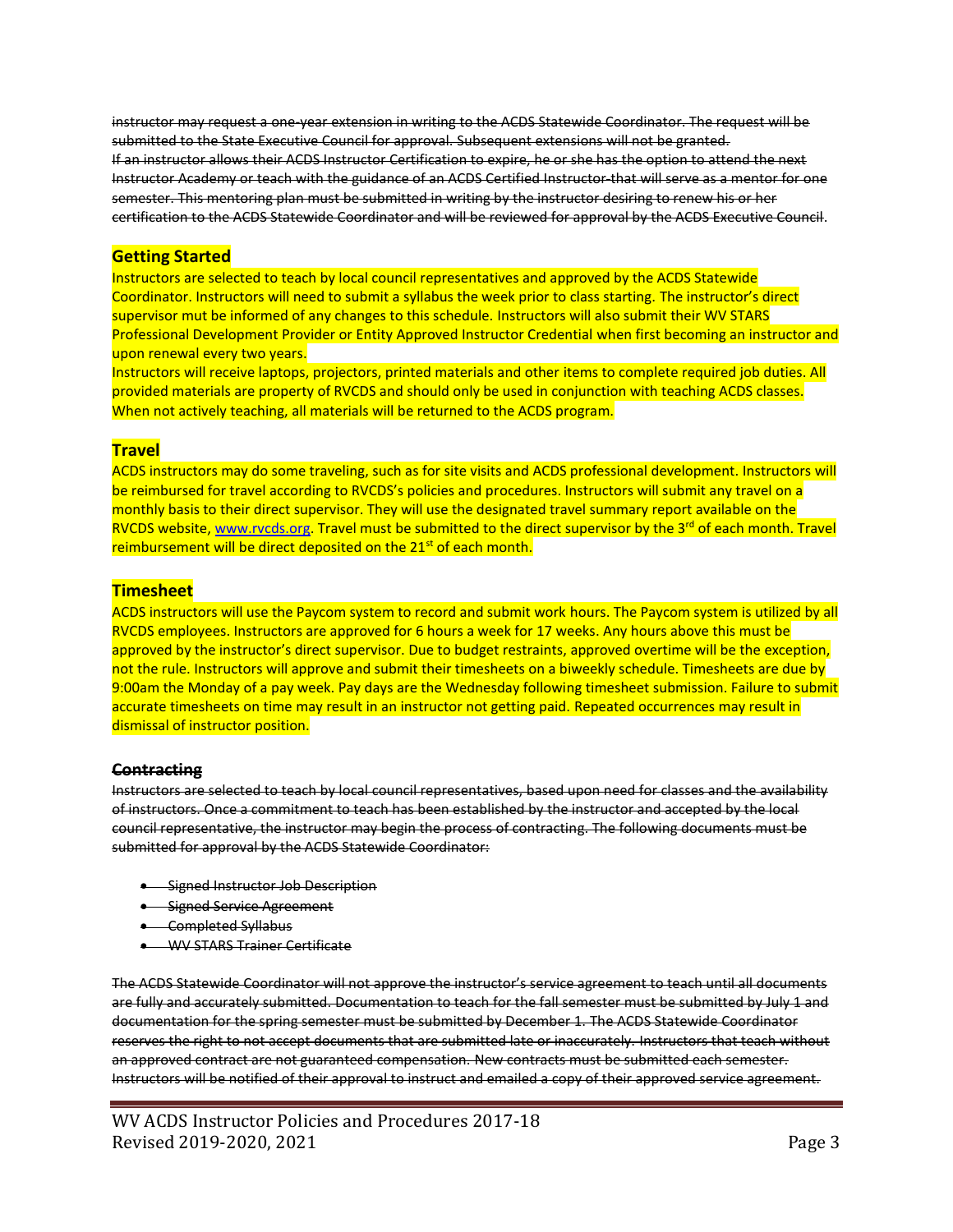Invoice for payment is submitted after the completion of the semester and after all final semester documentation has been completed.

### **Curriculum**

Beginning with fall semester 2017, ACDS began implementing a new curriculum. The new curriculum was designed to make instruction across the state more uniform and consistent. All instructors receive a printed binder of course materials, a flash drive of all materials relevant to facilitating the course, and a resource kit of supplemental materials. Instructors are expected to review course lessons and be prepared to facilitate the curriculum with a firm understanding of the material. Instructors should be capable of answering questions typically posed by apprentices. Instructors are themselves encouraged to ask questions of the ACDS Statewide Coordinator or other ACDS instructors if unclear regarding the content of material. Apprentices receive printed materials that include copies of power points, homework assignments, and articles. Instructors will receive monies at the beginning of each semester to use towards any additional printing, such as quizzes, or any other materials needed to support instruction.

## **Class Format**

Traditionally, ACDS classes have been in-person. However, in 2020 as a result of the COVID 19 pandemic, ACDS developed a virtual format. The same curriculum is used for both in-person and virtual classes. In the fall 2021 semester, ACDS began offering both in-person and virtual classes, with priority for virtual classes given to counties not holding in-person classes. Instructors for both formats have the same requirements, expectations, and rate of pay. Virtual classes are limited to 15 students. The ACDS Statewide Coordinator will request instructors to teach virtually on a semester basis. Once a student enrolls in virtual classes, they must finish the semester virtually. Students will not be permitted to switch from one format to the other once a semester begins.

### **Instruction Time**

For in-person classes, instruction time should be three hours in length and apprentices should be provided a 30 minute break. Class is taught one night a week for 15 consecutive weeks. For virtual classes, instruction/meeting time is for one hour a week. Students will spend the other one and a half hours completing their virtual lesson. Instructors must be available 30 minutes prior to, or after class time for consultation. Instructors are expected to arrive prior to class start time and be ready to begin class instruction on time. Class should also end at the scheduled time, not early or late. Apprentices must sign the ACDS/DOL attendance sheet each week and note time in and out. This is essential for accurate documentation of classroom hours. For virtual classes, the instructor will keep attendance following the same guidelines.

#### **Changes to Schedule**

Instructors are to communicate any changes to their syllabus to the ACDS office. This includes any cancelled classes, or changes in class location.

## **Absences**

The absence policy is based upon the mandatory instruction time outlined by the Department of Labor in the ACDS Apprenticeship Agreement Standards. Apprentices are required to have 144 hours of related instruction a year, or 72 hours a semester. Both direct classroom time and time allotted for homework are calculated into the required hours for each semester. Apprentices may miss three classes, but no more. Absences are neither excused, nor unexcused. Apprentices do not need to submit written excuses for absences. Time late to class, or time dismissed early counts toward an absence. If an apprentice makes a habit of coming late or leaving early once he or she reaches two and a half hours it is an absence. Penalties are assessed for absences after the first. The absence penalties are as follows:

- First absence  $-$  no penalty
- Second absence  $-3%$  of total semester points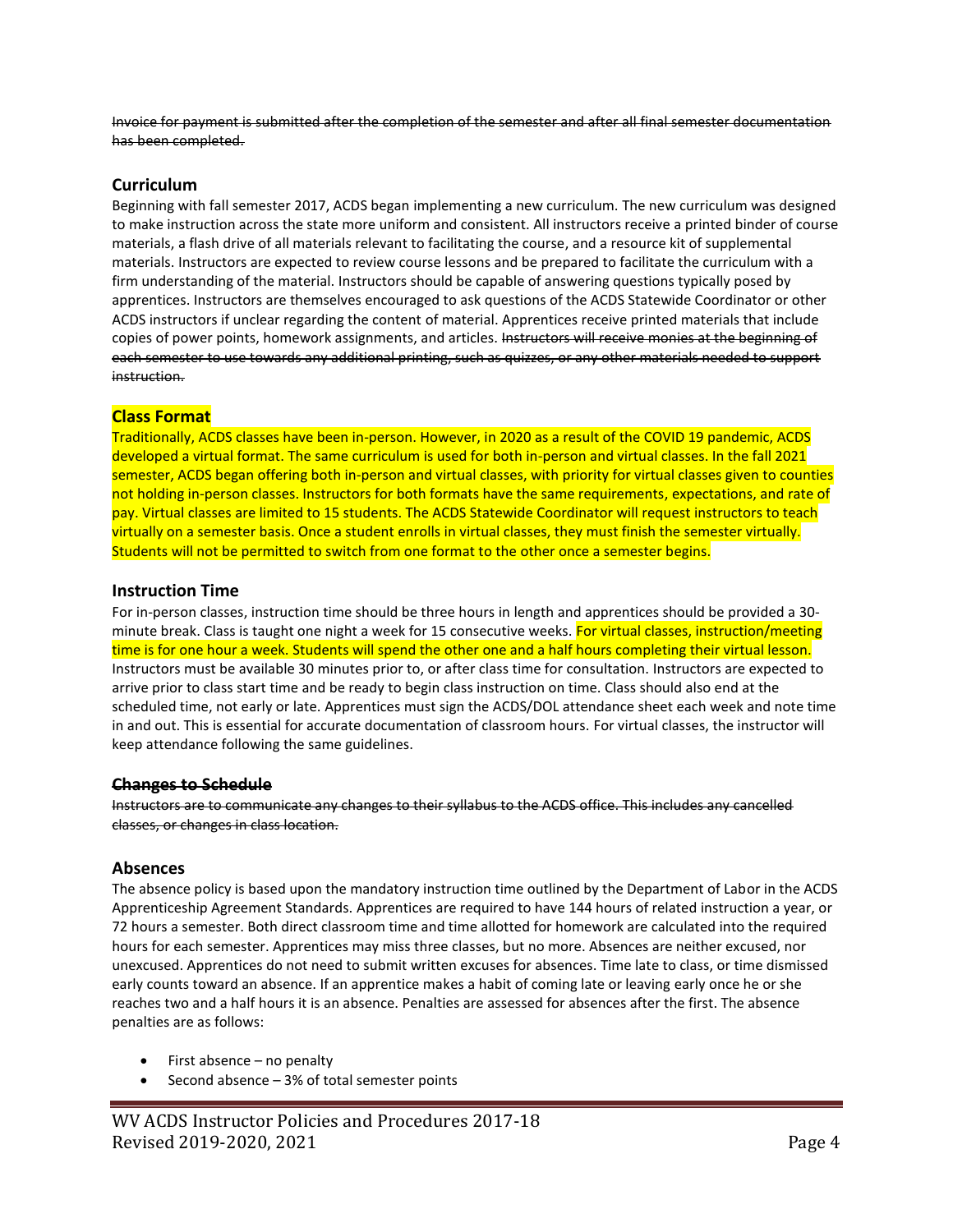- Third absence  $-5%$  of total semester points
- Fourth absence dismissal from semester

Students attending virtually must ensure they have reliable internet service for class meeting time. Missing class due to internet issues will still result in an absence. The attendance policy will be followed for virtual classes as it is for in-person.

## **Cancellation Policy**

Classes may be canceled due to weather, emergency, or instructor illness. The instructor should consider holding class virtually or arranging for a substitute before deciding to cancel class. If the instructor moves forward with canceling class, he or she will need to add a week to the schedule to make up for the missed class. Two classes CANNOT be held in the same week. If class must be altered either by canceling, moving to a virtual format, or requesting a substitute, it is the responsibility of the instructor to notify their direct supervisor, either the ACDS Statewide Coordinator or the ACDS Specialist **BEFORE** notifying students. If an instructor is not present at the scheduled start time, apprentices are informed to wait 20 minutes past the scheduled start time. After 20 minutes apprentices may leave, and the class will need to be rescheduled by the instructor. Both the local council representative and the ACDS Statewide Coordinator must be informed by the instructor if this occurs.

Classes may be canceled due to weather, emergency, or instructor illness. If class must be canceled it is the responsibility of the instructor to notify the local council representative and the ACDS Statewide Coordinator. This should be done as soon as the instructor makes the determination to cancel, and prior to contacting apprentices. The instructor must decide how to best reschedule the missed class. The following are options for rescheduling canceled classes:

- Adding an additional week to the schedule
- Arranging for a substitute

Two classes CANNOT be held in the same week. It is best if apprentices have input into how the class will be made up. If an instructor is not present at the scheduled start time, apprentices are informed to wait 20 minutes past the scheduled start time. After 20 minutes apprentices may leave, and the class will need to be rescheduled by the instructor. Both the local council representative and the ACDS Statewide Coordinator must be informed by the instructor.

## **Substitutes**

Instructors may arrange for a substitute if the instructor is unable to teach due to unexpected circumstances. The local council representative and the ACDS Statewide Coordinator must be notified BEFORE a substitute is used. The substitute MUST be a certified ACDS Instructor. Payment for the substitute will be deducted from the instructor contracted amount. A contract must be put in place for the substitute to ensure compensation.

Instructors may arrange for a substitute if the instructor is unable to teach due to unexpected circumstances. The local council representative and the ACDS Statewide Coordinator must be notified BEFORE a substitute is used. The substitute MUST be a certified ACDS Instructor. Payment for the substitute will be deducted from the instructor contracted amount. A contract must be put in place for the substitute to ensure compensation.

# **Apprentice Employment Obligation**

To begin the ACDS program, apprentices must be employed (not volunteering) and working a minimum of 20 hours a week directly with children. If an apprentice becomes unemployed during the semester, he or she may finish the current semester as long as he or she can successfully complete the homework assignments. On the job training hours will not be kept and submitted while the apprentice is unemployed. Prior to beginning the next semester, the apprentice must be employed. All apprentices have 24 months to reenter the next semester. After that time has lapsed an apprentice must start over with first semester.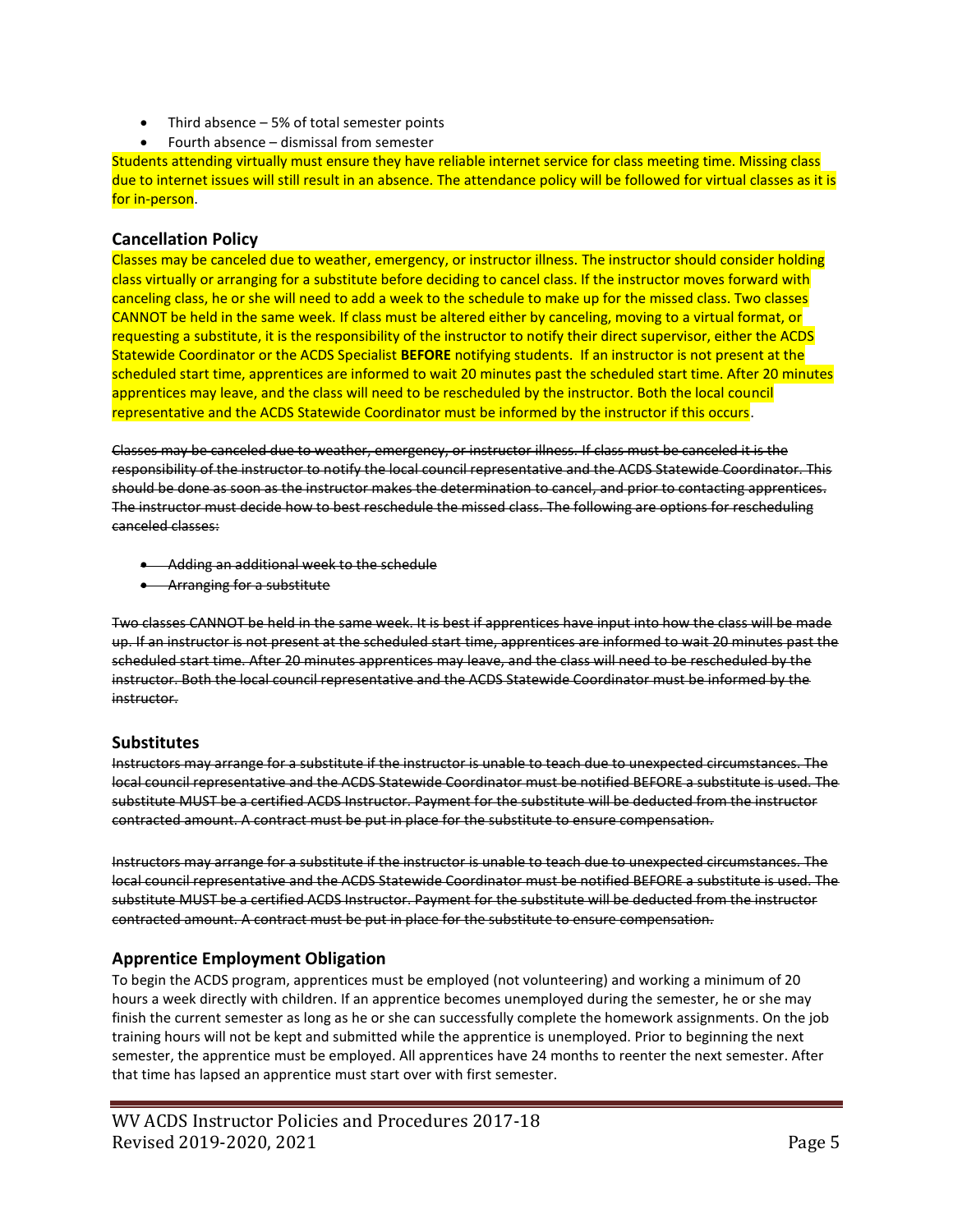### **WV STARS**

Registration on the WV STARS Pathway is not a requirement for apprentices of the ACDS program, but it should be encouraged by the instructor. All apprentices that are currently registered on the WV STARS pathway will receive 45 hours of credit upon successful completion of each semester. To access the required ACDS orientations, students must be registered on the WVSTARS Pathway or Registry.

#### **Homework**

Apprentices will submit weekly homework assignments, as described in the curriculum. It is the responsibility of the instructor to read, grade and return these assignments fairly and promptly. Assignments should be returned to apprentices the following week after submission. Instructors will follow the statewide grading policy that is included with the curriculum. An 80% is required to successfully complete a semester. Points will be deducted for late assignments and all assignments must be submitted for successful completion of the semester. If the instructor observes that a student seems to have difficulty with assignments the instructor may initiate a conversation with the apprentice to discuss if the apprentice needs help in developing study habits or has a special learning need. If the apprentice has a special learning need the instructor should discreetly make any necessary and reasonable modification to assist the student. An example would be reading a quiz to a student or reviewing assignments privately during consultation time.

## **Quizzes/Final**

In each semester, apprentices will have two quizzes and a final comprehensive quiz. The quizzes are prewritten, and each quiz has a version A and a version B. Fall classes should take version A of the quizzes and spring classes should take version B. Apprentices making up a quiz should take the opposite version that was given to the rest of the class. For example, a fall semester student that is taking a make-up quiz will take version B. Quizzes may be returned to apprentices for review. However, apprentices are to return the quiz to the instructor immediately after review. Apprentices are not permitted to make copies or take pictures of their quizzes. The instructor is to place the quizzes in the apprentice file.

For virtual classes, the quizzes will be completed online. Instructors will receive a quiz grade report. Students will be given their grade upon completing the quiz. Instructors can go over the quiz with students but should not give them a copy of the grade report.

## **Certificates/Seals**

At the end of each semester instructors will receive certificates and/or seals for successful completers. These are to be distributed to apprentices the last night of class or graduation as applicable. Any unissued certificates or seals should be returned to the ACDS office. The distribution is as follows:

- First semester certificate and blue seals
- Second semester red seals
- Third semester silver seals
- Fourth semester certificate and gold seals

# **Apprentice Portfolio**

Portfolios are to be kept by apprentices beginning in first semester. The portfolio is cumulative and will be built upon each semester. Portfolios are to be reviewed by the instructor or an outside reviewer each semester. Instructors should share a sample portfolio with apprentices and guide them in following the portfolio requirements. The portfolios are organized by semesters, type of work samples, and should be neat and professional in appearance. A portfolio checklist is available on the ACDS website, [www.wvacds.org.](http://www.wvacds.org/) Portfolios must be accurate and signed off on by the instructor or reviewer before the apprentice can receive his or her semester completion seal. Apprentices with incomplete portfolios may not continue to the next semester until the portfolio is complete.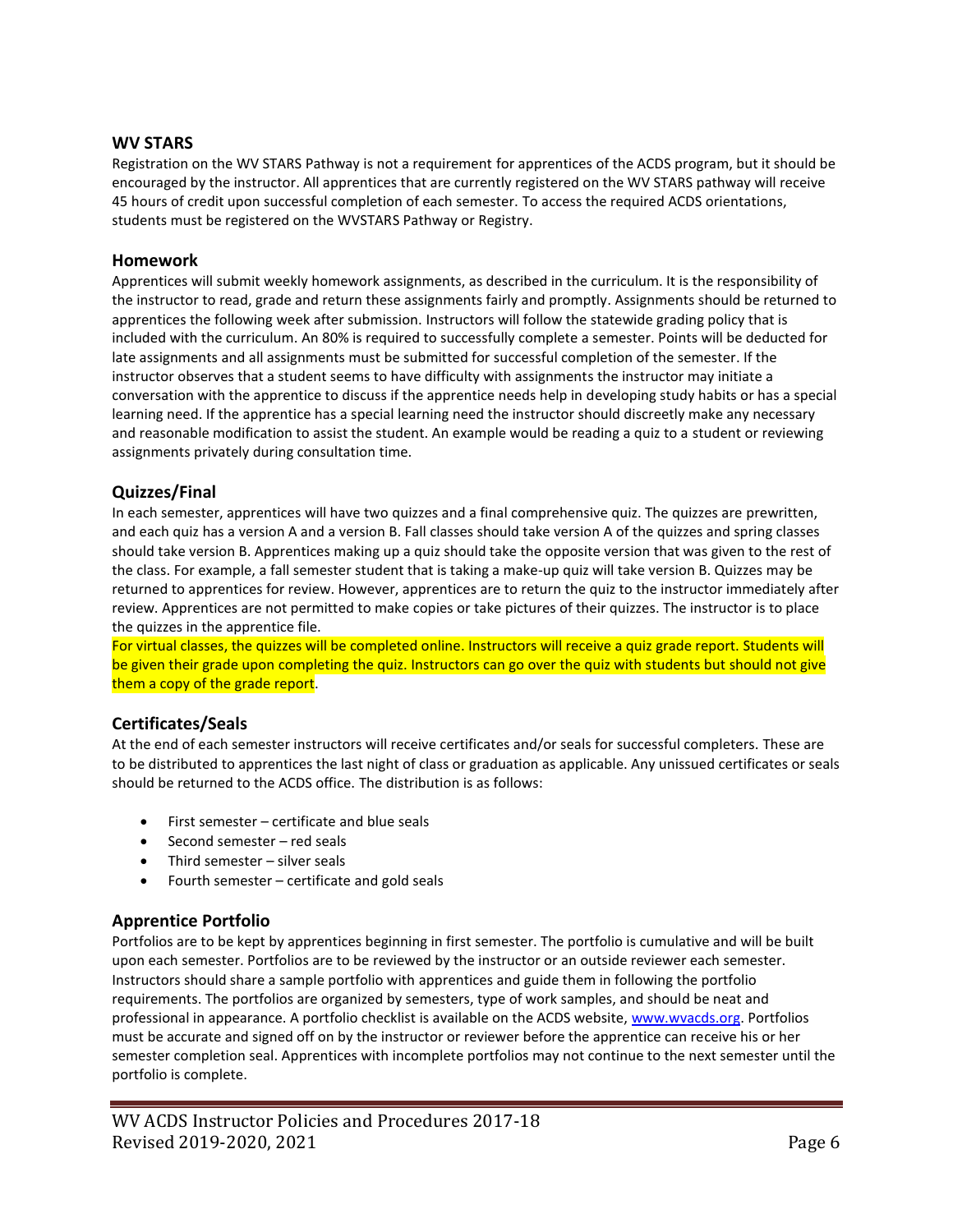For virtual classes, the instructor and student must work together to ensure the portfolio is reviewed. This can be done by meeting to exchange the portfolio, scanning, and emailing portfolio documents or by sharing the portfolio virtually. It is expected that the instructor reviews and approves each student portfolio.

## **Site Visits**

Instructors of third semester classes are required to complete apprentice site visits. Site visits involve visiting each apprentice in their work environment for approximately one hour. Before committing to teach third semester, instructors should keep the site visit requirement in mind. Typically, to complete site visits instructors have to adjust time from their regular daytime employment. If this is not feasible for an instructor, then third semester will not be the best semester for him or her to teach. On the ACDS website, [www.wvacds.org,](http://www.wvacds.org/) there is a sample site visit letter. This template may be used by instructors to share with their apprentices when preparing to do site visits. There is a specific site visit document that is completed upon completion of the site visit. The document should be reviewed with the apprentice and signed. A copy of the completed document is given to the apprentice for his or her portfolio and the original is placed in the apprentice file. Instructors should try to make the apprentice comfortable before and during the visit. Apprentices need to inform their site supervisor/mentor of when the instructor is scheduled to visit. During the visit, it is recommended that the instructor introduce himself or herself to the supervisor/mentor and discuss the intention of the site visit.

# **Apprentice Files**

Instructors will keep files for each apprentice. In this file instructors will maintain apprentice documentation. This documentation will be passed to the following instructor prior to classes beginning each semester. Fourth semester instructors are to send the documentation to the ACDS office. The following documentation should be in the apprentice file:

- Copy of transcript/high school diploma/GED
- Quizzes
- Copies of registrations
- Copies of grade sheets
- Apprentice transcript
- Copies of On-the-Job Training Logs (OJT's)
- Copy of Site Visit
- Any pertinent correspondence between instructor and apprentice

# **Graduation**

Each fourth semester class is required to have a graduation ceremony. The details of the ceremony are determined by the apprentices, with input and support from the instructor. The graduation can only take place after the final scheduled class and after all fourth semester requirements have been met. The graduation is separate from the 15<sup>th</sup> week of class. Apprentices must come to a consensus on all details of the graduation, including where, when, and time. Local Council representatives may apply for a mini grant up to \$150.00 to assist with graduation costs. Acceptable expenditures include food, space, decorations, cake, caps, gowns, and graduation pins. Graduation pins can be ordered a[t www.browninc.com.](http://www.browninc.com/) The ACDS pin is item #2431, and the color code is #09, which is a red stone. The wording that is to be on the pin is **Child Development Specialist**. Graduates will also receive completion certificates from the ACDS office. Instructors need to submit the names of graduating apprentices within 30 days before graduation to ensure sufficient time for creation and mailing of these certificates.



## **Transcript**

The transcript is a document that is signed and completed by the instructor each semester. The document should be completed fully and clearly. This document accompanies the Department of Labor Certificate to colleges/universities for articulation. As part of the apprentice file, this completed form will be returned to the ACDS office upon completion of the 4<sup>th</sup> semester.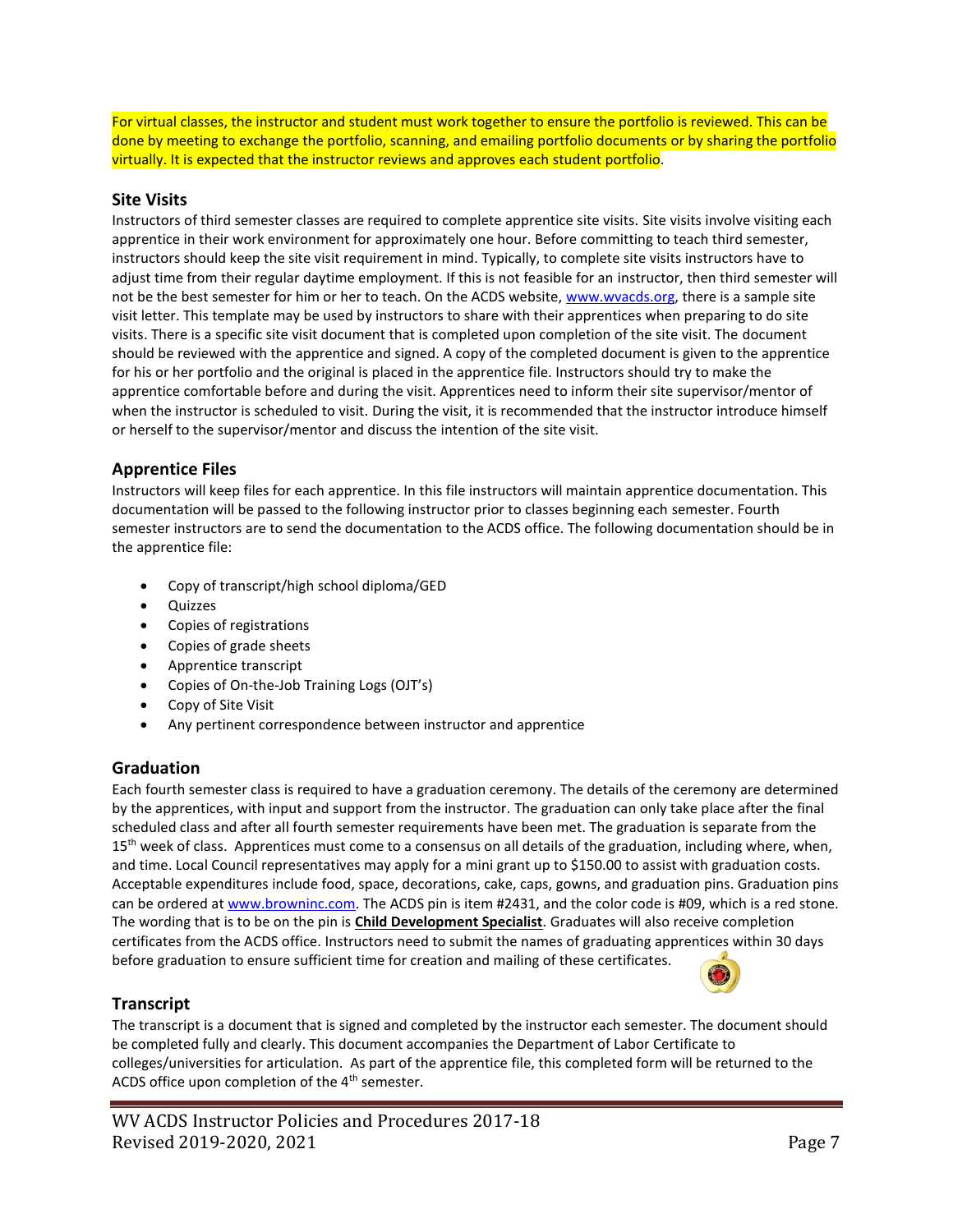## **OJT Logs**

Apprentices are required to maintain documentation of their work experience. At the end of each month the apprentices will provide instructors with a copy of their On-the-Job Training (OJT) log. This document should be signed by the apprentice and their site supervisor/mentor. The instructor is to maintain a copy of each OJT submitted in the apprentice file. Apprentices are also required to keep a copy of these for their portfolios. At the end of each semester instructors are to total the OJT hours and note the total on the grade sheet and transcript.

## **Evaluations**

There are several different types of evaluations throughout the semester. Some are to evaluate apprentice performance, and some are to evaluate instructor performance. The following are the different types of evaluations and a brief description:

- **Evaluation of Apprentice by Supervisor** Each semester the supervisor/mentor of each apprentice will complete an evaluation of the apprentice's work performance. Each semester is a specific document that asks about the application of knowledge gained in each specific semester. These should be returned to the apprentice and instructor no later than week 13.
- **Evaluation of Instructor by Apprentice** At the end of each semester, no later than week 14, the apprentices are to be given an evaluation of the instructor to complete. The instructor is not to be a part of this process, or present while the evaluations are being completed. A student, a local council representative, or ACDS staff will distribute and collect these evaluations. The completed evaluations should be placed and sealed in a large manila envelope and mailed to the ACDS office. Instructors will receive feedback from the ACDS Statewide Coordinator regarding the results of the evaluations.
- **Evaluation of Instructor by ACDS** The ACDS Statewide Coordinator or ACDS Specialist II reserves the right to visit any ACDS class either announced or unannounced at any time during the semester. These observations of instructors are completed each semester and are one way that ACDS audits the program for quality. When observing a class, the ACDS staff will evaluate instructors based upon the job description. Soon after the visit, the ACDS staff person will complete the evaluation and provide feedback to the instructor via email, mail, telephone, and/or a face to face meeting. The intention of the evaluation is to provide constructive feedback to the instructor and to assist in communication between ACDS and instructors.

## **Semester Completion Documentation**

After the last night of class, instructors are responsible for completing final documentation and records for apprentices. Instructors will return apprentice files, resource boxes, and any other ACDS related documents/materials to their local council representative. The following documentation is to be submitted to the ACDS office within one week of the last night of class each semester:

- Completion roster
- ACDS/DOL Attendance Sheets

After the last night of class, instructors are responsible for completing final documentation and records for apprentices. Instructors will return apprentice files, resource boxes, and any other ACDS related documents/materials to their local council representative. The following documentation is to be submitted to the ACDS office within 30 days of the last night of class each semester:

- Completion roster
- **•** Invoice for Instruction
- Invoice for Site Visits (3<sup>rd</sup> or 4<sup>th</sup> semesters only)
- ACDS/DOL Sign In Sheets